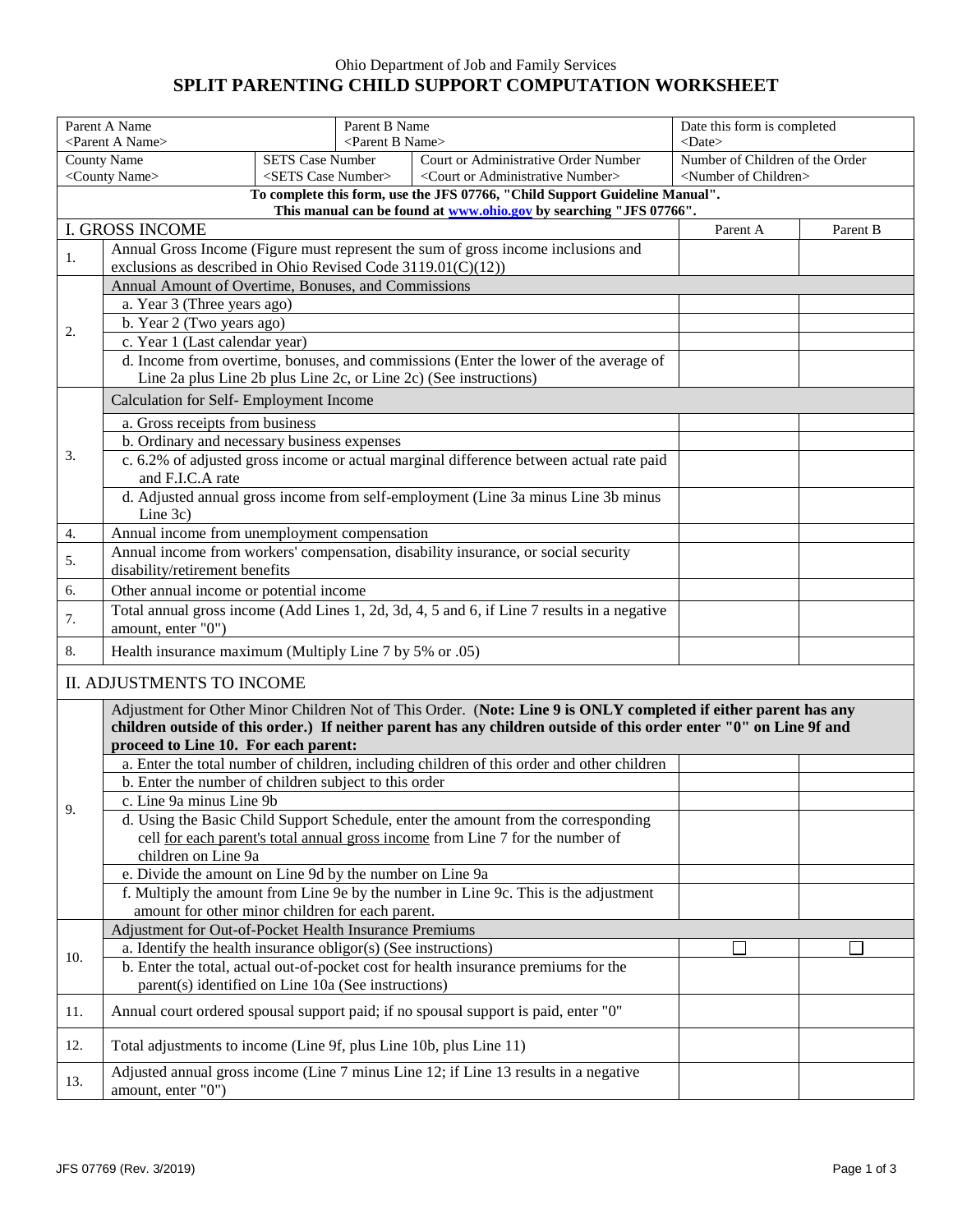|     | Parent A Name<br><parent a="" name=""></parent>                                                                                                                                                         |                                                                                                                                                |                                                                              | Parent B Name<br><parent b="" name=""></parent>   |         |                                                                                             |                                     | Date this form is completed<br>$<$ Date $>$ |                    |                    |                    |                    |  |
|-----|---------------------------------------------------------------------------------------------------------------------------------------------------------------------------------------------------------|------------------------------------------------------------------------------------------------------------------------------------------------|------------------------------------------------------------------------------|---------------------------------------------------|---------|---------------------------------------------------------------------------------------------|-------------------------------------|---------------------------------------------|--------------------|--------------------|--------------------|--------------------|--|
|     | <b>County Name</b><br><b>SETS Case Number</b>                                                                                                                                                           |                                                                                                                                                |                                                                              | Court or Administrative Order Number              |         |                                                                                             | Number of Children of the Order     |                                             |                    |                    |                    |                    |  |
|     | <county name=""><br/><sets case="" number=""></sets></county>                                                                                                                                           |                                                                                                                                                |                                                                              | <court administrative="" number="" or=""></court> |         |                                                                                             | <number children="" of=""></number> |                                             |                    |                    |                    |                    |  |
|     |                                                                                                                                                                                                         | <b>III. INCOME SHARES</b>                                                                                                                      |                                                                              |                                                   |         | Parent A                                                                                    |                                     | Parent B                                    |                    |                    |                    |                    |  |
| 14. |                                                                                                                                                                                                         |                                                                                                                                                | Enter the amount from Line 13 for each parent (Adjusted annual gross income) |                                                   |         |                                                                                             |                                     |                                             |                    |                    |                    |                    |  |
|     | Using the Basic Child Support Schedule and the parent's individual income on Line 14, determine                                                                                                         |                                                                                                                                                |                                                                              |                                                   |         |                                                                                             |                                     |                                             |                    |                    |                    |                    |  |
| 15. | if the parent's obligation is located in the shaded area of the schedule. If the parent's obligation is in<br>the shaded area of the schedule for the children of this order, check the box for Line 15 |                                                                                                                                                |                                                                              |                                                   |         |                                                                                             | $\Box$                              |                                             |                    |                    |                    |                    |  |
|     |                                                                                                                                                                                                         |                                                                                                                                                |                                                                              |                                                   |         |                                                                                             |                                     |                                             |                    |                    |                    |                    |  |
| 16. | Combined adjusted annual gross income (Add together the amounts on Line 14 for both parents)                                                                                                            |                                                                                                                                                |                                                                              |                                                   |         |                                                                                             |                                     |                                             |                    |                    |                    |                    |  |
| 17. |                                                                                                                                                                                                         | Income Share: Enter the percentage of parent's income to combined adjusted annual gross income<br>(Line 14 divided by Line 16 for each parent) |                                                                              |                                                   |         |                                                                                             |                                     |                                             |                    |                    |                    |                    |  |
|     | IV. SUPPORT CALCULATION                                                                                                                                                                                 |                                                                                                                                                |                                                                              |                                                   |         |                                                                                             |                                     |                                             |                    |                    |                    |                    |  |
|     |                                                                                                                                                                                                         | <b>Basic Child Support Obligation</b>                                                                                                          |                                                                              |                                                   |         |                                                                                             |                                     |                                             |                    |                    |                    |                    |  |
|     | Number of children with Parent A:<br>Number of children with Parent B                                                                                                                                   |                                                                                                                                                |                                                                              |                                                   |         |                                                                                             |                                     | Parent A Custodial                          |                    | Parent B Custodial |                    |                    |  |
|     |                                                                                                                                                                                                         |                                                                                                                                                |                                                                              |                                                   |         |                                                                                             |                                     | Parent A                                    | Parent B           |                    | Parent A           | Parent B           |  |
|     |                                                                                                                                                                                                         |                                                                                                                                                |                                                                              |                                                   |         | a. Using the Basic Child Support Schedule, enter the amount from the corresponding cell     |                                     |                                             |                    |                    |                    |                    |  |
|     |                                                                                                                                                                                                         |                                                                                                                                                |                                                                              |                                                   |         | for each parent's adjusted gross income on Line 14 for the number of children with          |                                     |                                             |                    |                    |                    |                    |  |
|     |                                                                                                                                                                                                         |                                                                                                                                                |                                                                              |                                                   |         | each parent. If either parent's Line 14 amount is less than the lowest income amount        |                                     |                                             |                    |                    |                    |                    |  |
| 18. |                                                                                                                                                                                                         |                                                                                                                                                | on the Basic Schedule, enter "960"                                           |                                                   |         | b. Using the Basic Child Support Schedule, enter the amount from the corresponding          |                                     |                                             |                    |                    |                    |                    |  |
|     |                                                                                                                                                                                                         |                                                                                                                                                |                                                                              |                                                   |         | cell for the parents' combined adjusted annual gross income on Line 16 for the              |                                     |                                             |                    |                    |                    |                    |  |
|     |                                                                                                                                                                                                         |                                                                                                                                                |                                                                              |                                                   |         | number of children with each parent. If Line 16 amount is less than lowest                  |                                     |                                             |                    |                    |                    |                    |  |
|     |                                                                                                                                                                                                         |                                                                                                                                                | income amount on the Basic Schedule, enter "960"                             |                                                   |         |                                                                                             |                                     |                                             |                    |                    |                    |                    |  |
|     |                                                                                                                                                                                                         |                                                                                                                                                |                                                                              |                                                   |         | c. Multiply the amount on Line 18b by Line 17 for each parent and enter the amount          |                                     |                                             |                    |                    |                    |                    |  |
|     |                                                                                                                                                                                                         |                                                                                                                                                |                                                                              |                                                   |         | d. Enter the lower of Line 18a or Line 18c for each parent, if less than "960", enter "960" |                                     |                                             |                    |                    |                    |                    |  |
|     | Parenting Time Order                                                                                                                                                                                    |                                                                                                                                                |                                                                              |                                                   |         |                                                                                             |                                     |                                             | Parent A Custodial |                    | Parent B Custodial |                    |  |
| 19. |                                                                                                                                                                                                         |                                                                                                                                                | order that equals or exceeds ninety overnights per year                      |                                                   |         | a. Enter "Yes" for any parent for whom a court has issued or is issuing a parenting time    |                                     |                                             | $\Box$ Yes         |                    | $\Box$ Yes         |                    |  |
|     |                                                                                                                                                                                                         |                                                                                                                                                |                                                                              |                                                   |         | b. If Line 19a is checked use the amount from Line 18d and multiply the total by 10% or     |                                     |                                             |                    |                    |                    |                    |  |
|     |                                                                                                                                                                                                         |                                                                                                                                                | .10, and enter this amount. If Line 19a is blank enter "0"                   |                                                   |         |                                                                                             |                                     |                                             |                    |                    |                    |                    |  |
| 20. | Derivative Benefit                                                                                                                                                                                      |                                                                                                                                                |                                                                              |                                                   |         |                                                                                             |                                     |                                             | Parent A Custodial |                    | Parent B Custodial |                    |  |
|     |                                                                                                                                                                                                         |                                                                                                                                                |                                                                              |                                                   |         | Enter any non-means-tested benefits received by the child(ren) subject to the order.        |                                     |                                             |                    |                    |                    |                    |  |
|     | <b>Child Care Expenses</b>                                                                                                                                                                              |                                                                                                                                                |                                                                              |                                                   |         |                                                                                             |                                     |                                             | Parent A Custodial |                    | Parent B Custodial |                    |  |
|     | a. Annual child care expenses for children with each parent (Less any subsidies)<br>Children with Parent A                                                                                              |                                                                                                                                                |                                                                              |                                                   |         |                                                                                             |                                     |                                             |                    |                    |                    |                    |  |
|     |                                                                                                                                                                                                         | Child 1                                                                                                                                        | Child 2                                                                      | Child 3                                           | Child 4 | Child 5                                                                                     | Child 6                             |                                             |                    |                    |                    |                    |  |
|     | b. Age                                                                                                                                                                                                  |                                                                                                                                                |                                                                              |                                                   |         |                                                                                             |                                     |                                             |                    |                    |                    |                    |  |
|     | c. Max                                                                                                                                                                                                  |                                                                                                                                                |                                                                              |                                                   |         |                                                                                             |                                     |                                             |                    |                    |                    |                    |  |
|     | d. Actual                                                                                                                                                                                               |                                                                                                                                                |                                                                              |                                                   |         |                                                                                             |                                     |                                             |                    |                    |                    |                    |  |
|     | e. Lowest                                                                                                                                                                                               |                                                                                                                                                |                                                                              |                                                   |         |                                                                                             |                                     |                                             |                    |                    |                    |                    |  |
|     | Children with Parent B<br>Child 1<br>Child 2<br>Child 3<br>Child 6<br>Child 4<br>Child 5                                                                                                                |                                                                                                                                                |                                                                              |                                                   |         |                                                                                             |                                     |                                             |                    |                    |                    |                    |  |
|     | f. Age                                                                                                                                                                                                  |                                                                                                                                                |                                                                              |                                                   |         |                                                                                             |                                     |                                             |                    |                    |                    |                    |  |
| 21. | g. Max                                                                                                                                                                                                  |                                                                                                                                                |                                                                              |                                                   |         |                                                                                             |                                     |                                             |                    |                    |                    |                    |  |
|     | h. Actual                                                                                                                                                                                               |                                                                                                                                                |                                                                              |                                                   |         |                                                                                             |                                     |                                             |                    |                    |                    |                    |  |
|     | i. Lowest                                                                                                                                                                                               |                                                                                                                                                |                                                                              |                                                   |         |                                                                                             |                                     |                                             |                    |                    |                    |                    |  |
|     |                                                                                                                                                                                                         | j. Enter total of Line 21e for the children with Parent A                                                                                      |                                                                              |                                                   |         |                                                                                             |                                     |                                             |                    |                    |                    |                    |  |
|     |                                                                                                                                                                                                         | k. Enter total of Line 21i for the children with Parent B                                                                                      |                                                                              |                                                   |         |                                                                                             |                                     |                                             |                    |                    |                    |                    |  |
|     |                                                                                                                                                                                                         | l. Enter the eligible federal and state tax credits (See instructions)                                                                         |                                                                              |                                                   |         |                                                                                             |                                     |                                             |                    |                    |                    |                    |  |
|     | m. Line 21j minus combined amounts of Line 211<br>n. Line 21k minus combined amounts of Line 21l                                                                                                        |                                                                                                                                                |                                                                              |                                                   |         |                                                                                             |                                     |                                             |                    |                    |                    |                    |  |
|     | o. Multiply Line 21m and Line 21n by Line 17 for each parent; (If Line 15 is checked                                                                                                                    |                                                                                                                                                |                                                                              |                                                   |         |                                                                                             |                                     |                                             |                    |                    |                    |                    |  |
|     | for the parent, use the lower percentage amount of either Line 17 or 50.00% to                                                                                                                          |                                                                                                                                                |                                                                              |                                                   |         |                                                                                             |                                     |                                             |                    |                    |                    |                    |  |
|     | determine the parent's share). Annual child care costs                                                                                                                                                  |                                                                                                                                                |                                                                              |                                                   |         |                                                                                             |                                     |                                             |                    |                    |                    |                    |  |
|     | p. Line 21o minus Line 21a. If calculation results in a negative amount, enter "0"                                                                                                                      |                                                                                                                                                |                                                                              |                                                   |         |                                                                                             |                                     |                                             |                    |                    |                    |                    |  |
| 22. | Adjusted Child Support Obligation (Line 18d minus Line 19b minus Line 20 plus Line<br>21p; if calculation results in a negative amount, enter "0"). Annual child support                                |                                                                                                                                                |                                                                              |                                                   |         |                                                                                             |                                     |                                             |                    |                    |                    |                    |  |
|     | obligation                                                                                                                                                                                              |                                                                                                                                                |                                                                              |                                                   |         |                                                                                             |                                     |                                             |                    |                    |                    |                    |  |
|     | V. Cash Medical                                                                                                                                                                                         |                                                                                                                                                |                                                                              |                                                   |         |                                                                                             |                                     |                                             | Parent A Custodial |                    |                    | Parent B Custodial |  |
|     | Cash Medical Obligation                                                                                                                                                                                 |                                                                                                                                                |                                                                              |                                                   |         |                                                                                             |                                     | Parent A                                    | Parent B           |                    | Parent A           | Parent B           |  |
| 23. | a. Annual combined cash medical support obligation (See instructions)                                                                                                                                   |                                                                                                                                                |                                                                              |                                                   |         |                                                                                             |                                     |                                             |                    |                    |                    |                    |  |
|     | b. Multiply Line 23a by Line 17 for each parent. Annual cash medical obligation                                                                                                                         |                                                                                                                                                |                                                                              |                                                   |         |                                                                                             |                                     |                                             |                    |                    |                    |                    |  |